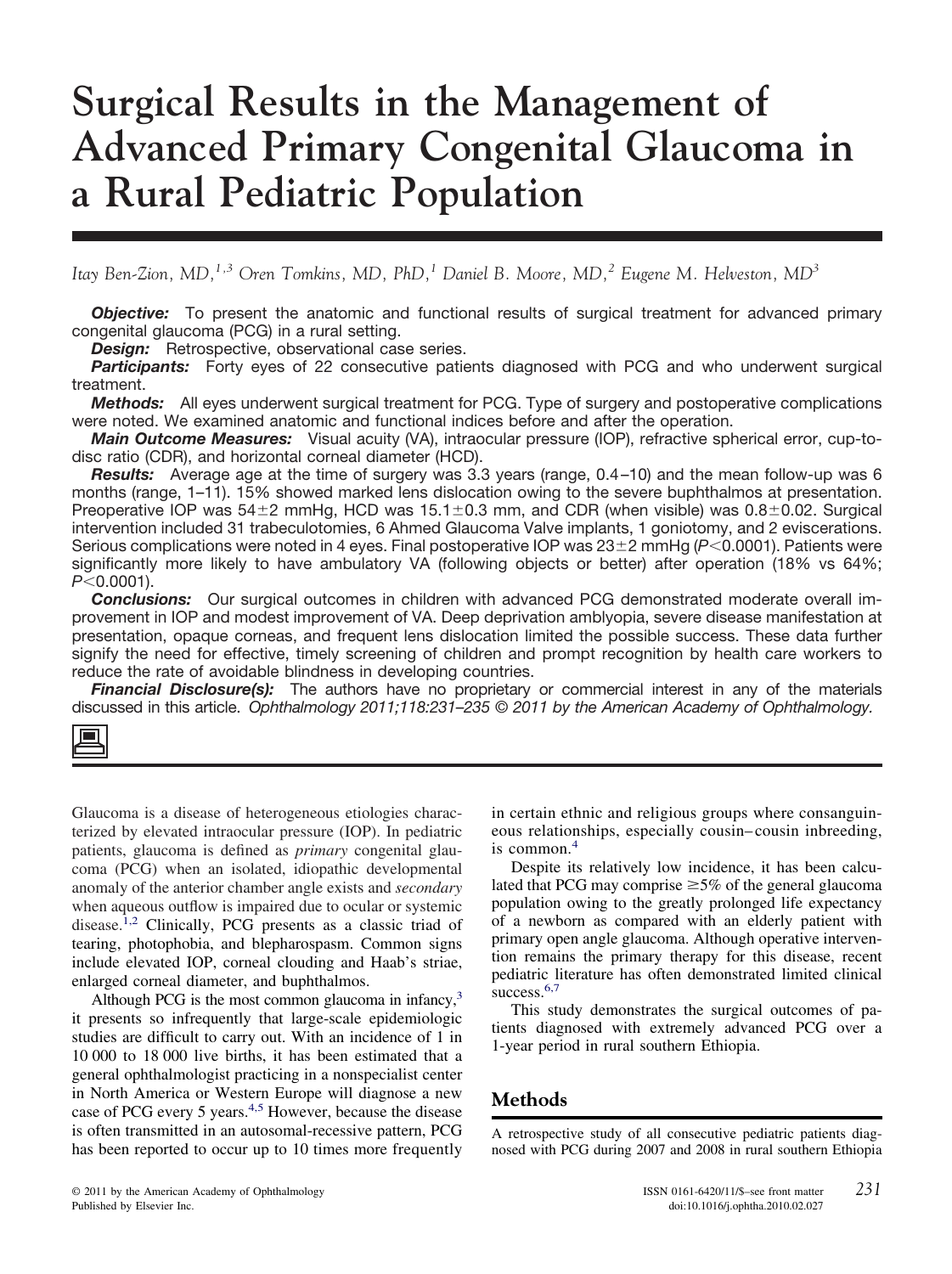was conducted at a single center at Hawassa University School of Medicine. The hospital is a referral center for an estimated population of 15 million people; nearly half are children  $\leq$  15 years of age.

This work was part of the ORBIS international and Cyber-Sight project implementing pediatric ophthalmology services in Ethiopia. The work was approved by the regional institutional ethics review board. All patients were diagnosed with PCG based on standard clinical assessment and criteria. No other ocular or systemic conditions were noted. All patients underwent clinical examination and evaluation under anesthesia followed immediately by operative treatment. The examination included anterior segment evaluation in addition to visual acuity (VA), horizontal corneal diameter (HCD) measurement, IOP, cup-to-disc ratio, and cycloplegic refraction. The VA was measured by an unaware eye care personal with the aid of local translation to the tribal language. The IOP was measured using the Tono-Pen XL (Reichert, Depew, NY) and VA was measured or estimated according to patient age and cooperation.

Statistical analysis was performed using SPSS (version 13, SPSS Inc., Chicago, IL). All results are presented as mean values  $\pm$  standard error of mean.

### **Results**

Twenty-four consecutive patients (15 male, 9 female) were included in the study. The average age at diagnosis was  $3.3 \pm 0.5$ years. Two cases were lost to follow-up before operative intervention and were not included in further analysis. One pair of monozygotic twins was included in the study groups. Both presented at the age of 6 with bilateral advanced glaucoma (cases 27–30).<sup>2</sup> In total, 40 eyes of 22 patients underwent operative care.

Before surgery, all patients underwent a clinical evaluation of ocular indices [\(Table 1;](#page-5-0) available online at [http://aaojournal.org\)](http://aaojournal.org). Seventeen eyes had poor ocular media clarity owing to extensive corneal opacities [\(Fig 1A](#page-2-0), B), preventing refraction estimation in all and posterior pole examination in 9 eyes. Average refractive spherical error was  $-5.7\pm0.6$  diopters (range,  $-15$  to  $-1$  diopters, measured in 23 eyes), cup-to-disc ratio was  $0.8\pm0.02$  (range, 0.5–1; 31 eyes), HCD was  $15.1\pm0.3$  mm (range, 11.3–18.5 mm; 40 eyes), and IOP was  $54 \pm 2$  mmHg (range,  $30 - 86$  mmHg, 40 eyes).

At presentation, VA ranged from finger counting to no light perception, with 33 eyes having nonambulatory vision (hand motion or worse). Fourteen patients (58%) had signs of temporal scarring on the face [\(Fig 1C](#page-2-0)), indicating previous traditional treatment. Six eyes (15%) presented with lens dislocation [\(Fig 1D](#page-2-0)), reflecting severe buphthalmos owing to long-lasting increased IOP.

Thirty-one eyes underwent trabeculotomy as the first procedure; in 6 cases, an Ahmed Glaucoma Valve (AGV) was implanted. Two eyes that had undergone spontaneous perforation owing to prolonged IOP elevation and were blind and painful were eviscerated [\(Fig 1E](#page-2-0)). In only 1 case was the cornea sufficiently clear to be treated with a goniotomy. Of the 6 patients presenting with lens dislocation, 1 was lost to follow-up before surgery was performed, 2 presented with spontaneous perforation and underwent evisceration, and in 3 cases a lensectomy was performed in addition to the scheduled operation (in 2 cases a trabeculotomy and in the third AGV implantation). Serious complications after surgery included 2 cases of AGV extrusion, 1 phthisis bulbi, and 1 retinal detachment.

Twelve secondary procedures in 12 eyes were carried out because of persistently elevated IOP. In 6 eyes, additional trabeculotomy was performed and 4 AVGs were implanted, including the replacement of the 2 that were extruded after the primary

implantation. The retinal detachment was repaired and 1 painful, blind eye was eviscerated.

Postoperative evaluation revealed statistically significant differences in only 2 preoperative indices: IOP and VA. The average postoperative IOP was significantly lower  $(23\pm 2 \text{ mmHg})$ ; range, 1–50; *P*-0.0001; Student *t*-test; [Fig 2A](#page-3-0)), with 43% achieving an IOP measurement of  $\leq$ 22 mmHg. No correlation was found between age at presentation and final IOP measurements. All VA results were functionally divided into 2 categories: Nonambulatory (hand motion or worse) and ambulatory (following objects or better). Patients were significantly more likely to have ambulatory VA after the operation (18% vs 64%;  $P \le 0.0001$ ; chi-square test; [Fig 2B](#page-3-0)). The HCD, corneal clarity, and cup-to-disc ratio did not differ significantly after operation (data not shown).

#### **Discussion**

Glaucoma is a disease of heterogeneous etiologies characterized by elevated IOP that later results in enlarged globe, corneal clouding, and optic atrophy. In some cases, this is followed by lens dislocation and even globe perforation. Primary congenital glaucoma is classified by an isolated, idiopathic developmental anomaly of the anterior chamber angle. Because of its relatively low incidence, leading to decreased awareness, definitive diagnosis can be delayed and subsequent treatment may be inadequate because of the advanced disease state.<sup>[4](#page-4-0)</sup> This delay very likely contributes to the disproportionately high percentage of glaucomainduced blindness in children: Roughly 18% of children in blind institutions and 5% of overall pediatric blindness worldwide.<sup>[8,9](#page-4-0)</sup> Surgery is the accepted treatment method, with medical therapy playing only an adjunctive role.

In this retrospective study, we present the results of 40 consecutive eyes surgically treated for PCG in a rural African setting that has limited medical availability. Patients were diagnosed and treated at a relatively late age  $(3.3\pm0.5$ years). All eyes underwent surgical procedures and were observed for up to 11 months after the operation. We found that, after operative intervention, there was (1) a reduction in IOP measurements and (2) a higher rate of ambulatory VA. We also determined that a relatively high percentage of eyes were treated with evisceration and a high rate of AGV extrusion occurred, both likely to be related to the late presentation of patients.

The objective of surgery for PCG is to maintain visual function and forestall structural changes to the eye by reducing IOP. In our cohort of patients, the average IOP was significantly reduced  $(23\pm 2 \text{ mmHg})$  compared with preoperative measurements  $(54 \pm 2 \text{ mmHg})$ . Recent reports on surgical treatment options for PCG present success rates in reducing IOP  $\leq$  22 mmHg ranging from 54% to 90%.<sup>[7,10,11](#page-4-0)</sup> Our own patients showed a more modest success rate, possibly reflecting the extremely high preoperative IOP levels  $(54\pm2 \text{ mmHg})$ . Thus, our patients, who represent a more advanced and long standing disease, resulted in a smaller percentage reaching the desired IOP range. Such advanced disease may also reflect on the lack of correlation between age and IOP. Furthermore, no routine pharmacologic treatment is available to patients in such rural settings; none of the patients in this study received prior or adjuvant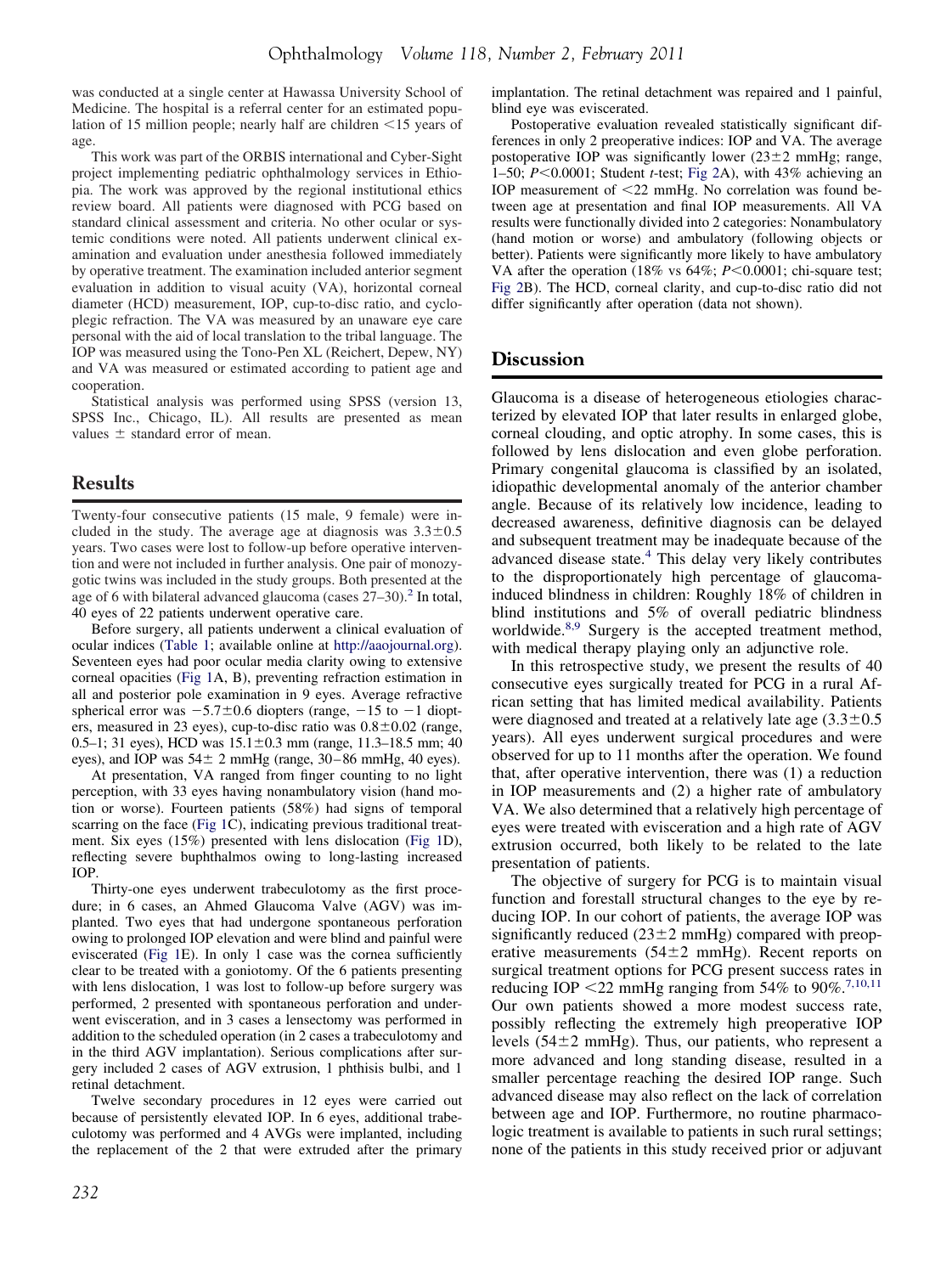<span id="page-2-0"></span>

**Figure 1.** Four cases of primary congenital glaucoma. **A**, Bilateral Haab's striae. **B**, Temporal traditional scarring. **C**, Left eye inferior dislocation of a mature cataract. **D**, Left eye spontaneous perforation owing to prolonged elevation of intraocular pressure.

medical therapy. Nevertheless, after surgery, the average IOP in our cohort was reduced by a factor of 2.4. Those who were implanted with a shunt device achieved an IOP  $<$  22 mmHg 75% of the time.

Management of IOP in glaucoma patients intends to minimize any further visual deterioration, with the additional aim of obtaining some degree of improvement in vision. Our results demonstrate some success with this goal in that a significant improvement in VA occurred after surgery [\(Table 1\)](#page-5-0), with 64% of patients reaching ambulatory

vision. Several groups have reported improvement in VA scoring after surgical treatment of PCG.<sup>[12,13](#page-4-0)</sup> Alsheikheh et al<sup>[10](#page-4-0)</sup> found a corrected VA of  $\geq$ 0.32 in 35 of 66 eyes (53%) in patients that underwent surgery for primary or secondary glaucoma.<sup>[10](#page-4-0)</sup> A recent retrospective study found VA  $> 0.4$  in 66.22% of PCG patients after surgery.<sup>[14](#page-4-0)</sup> Although we noted an improvement in VA, any interpretation of such results must be guarded. The young age of our patients, many of whom were preliterate or even preverbal, as well as cultural and behavioral differences may cause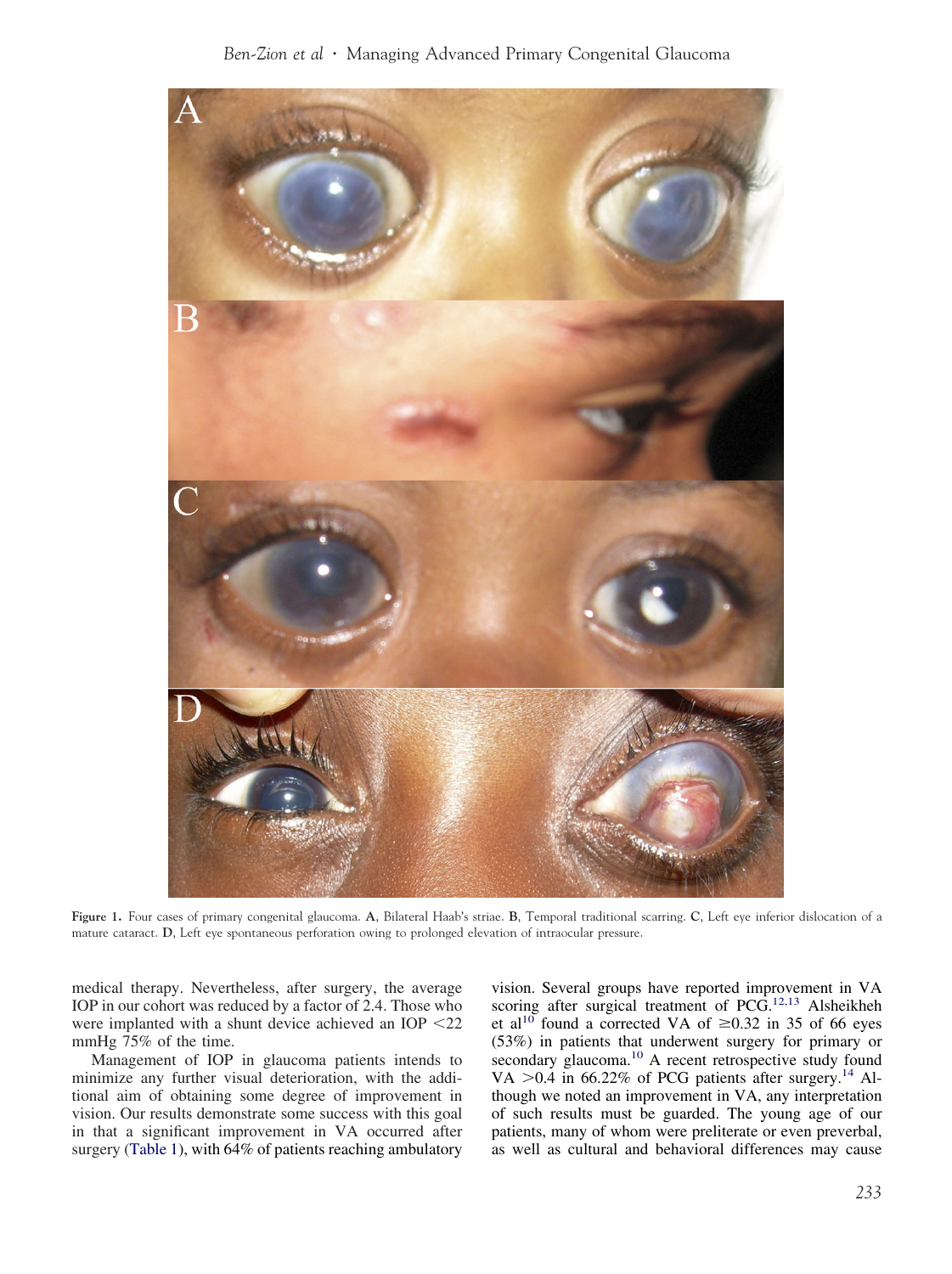<span id="page-3-0"></span>

**Figure 2.** Intraocular pressure (IOP) and visual acuity changes after surgery. **A**, The IOP was reduced on average after surgery, from  $54 \pm 2$  to  $23 \pm 2$  mmHg. **B**, The percentage of ambulatory visual acuity increased among patients after surgery from 18% to 64%. \**P*<0.0001.

underestimation in VA results. In an attempt to minimize any imprecise interpretation of the results, we grouped all VA categories into 2 groups: Nonambulatory (hand motion or worse) and ambulatory (following objects or better) visual capabilities. Improvements in VA remained significant both when tested in the traditional way and when modified ambulatory categories were evaluated. The advanced stage of glaucoma discovered in our patients may also have affected their VA function, because prolonged deprivation amblyopia, corneal opacities, and uncorrected high myopia are all known to cause poor visual function in PCG patients, adequate IOP control notwithstanding.<sup>[15,16](#page-4-0)</sup>

Of the 40 eyes that underwent primary surgery, 4 developed serious complications, including 2 cases with AGV extrusion (out of 6 primary valve implantations). This high rate of implant extrusion may reflect long-standing, severe disease. Both patients had exceptionally elevated IOP (86 and 85 mmHg) and wide HCDs (17 and 14 mm), reflecting an extremely uncontrolled, severe, and long-lasting disease. Such high IOP may have an effect on ocular structure,

including scleral thickness and rigidity, thereby possibly affecting implant stability and lasting durability.<sup>[17](#page-4-0)</sup> However, we cannot rule out that implant rigidity played a role in this high extrusion rate. All AGVs we used in this study were polypropylene models (S-2) rather than silicone (FP7). A recent retrospective study by Khan and Al-Mobarak<sup>[18](#page-4-0)</sup> suggested that at 2 years of follow-up, silicone AGVs survived longer than polyprophylene AGVs. Therefore, the rigidity of the polyprophylene AGVs coupled with buphthalmic eyes may have also contributed to the high rate of extrusion.<sup>[19](#page-4-0)</sup>

A key drawback to our study is the limited time for follow-up: The average time was 6 months and the longest was 11 months. Most studies agree that the success of pediatric glaucoma operations deteriorates with time, as reflected by the increased need to perform further procedures with increasing age.<sup>20-22</sup> Therefore, the relatively small number of secondary operations performed during our study (27.5%) may reflect this short-term follow-up.

One of the greatest limitations in the care of PCG patients is the frequent delay in presentation. A recent study in Germany demonstrated that even in areas with sufficient access to health care, the mean interval between detection and initial presentation to an ophthalmologist was 2.2 months.<sup>[10](#page-4-0)</sup> The presenting age in the current study was  $>3$ years of age, underscoring the barriers to health care in this population. This may be the cause for the advanced cases we observed and possibly for the lower success and higher complication rate. In the literature, operative success has been related to various variables including regular follow-up vis-its,<sup>[14](#page-4-0)</sup> ethnic background, and gender.<sup>[23](#page-4-0)</sup> However, in our present study none of these have been found to relate to the surgical prognosis. Although surgical success rates for PCG range up to  $90\%$ , <sup>10, 11, 24</sup> the more advanced conditions, which may result in higher IOP and buphthalmos, may also have a more guarded prognosis. The presenting age may also explain the high occurrence of traditional remedies. This form of therapy is considered the mainstay in such rural regions and may explain the poor outcome seen in some cases, including extreme cases of patients who sought medical intervention only after spontaneous globe rupture.

The outcomes presented in this study highlight the limited effect achievable in cases with delayed intervention in children with PCG. They further signify the need for effective, timely screening of children and prompt recognition by health care workers to reduce the rate of avoidable blindness in developing countries. We reaffirm the sentiments of many recent reports by emphasizing the need for largescale, multicenter clinical trials evaluating operative techniques and developing a standard for the diagnosis and treatment of congenital glaucoma.

#### **References**

- 1. Papadopoulos M, Khaw PT. Childhood glaucoma. In: Taylor D, Hoyt CS. Pediatric Ophthalmology and Strabismus. 3rd ed. New York: Elsevier Saunders; 2005:458 –71.
- 2. Ben-Zion I, Bogale A, Moore DB, Helveston EM. Bilateral primary congenital glaucoma in monozygotic twins. J Pediatr Ophthalmol Strabismus 2010;47:124-6.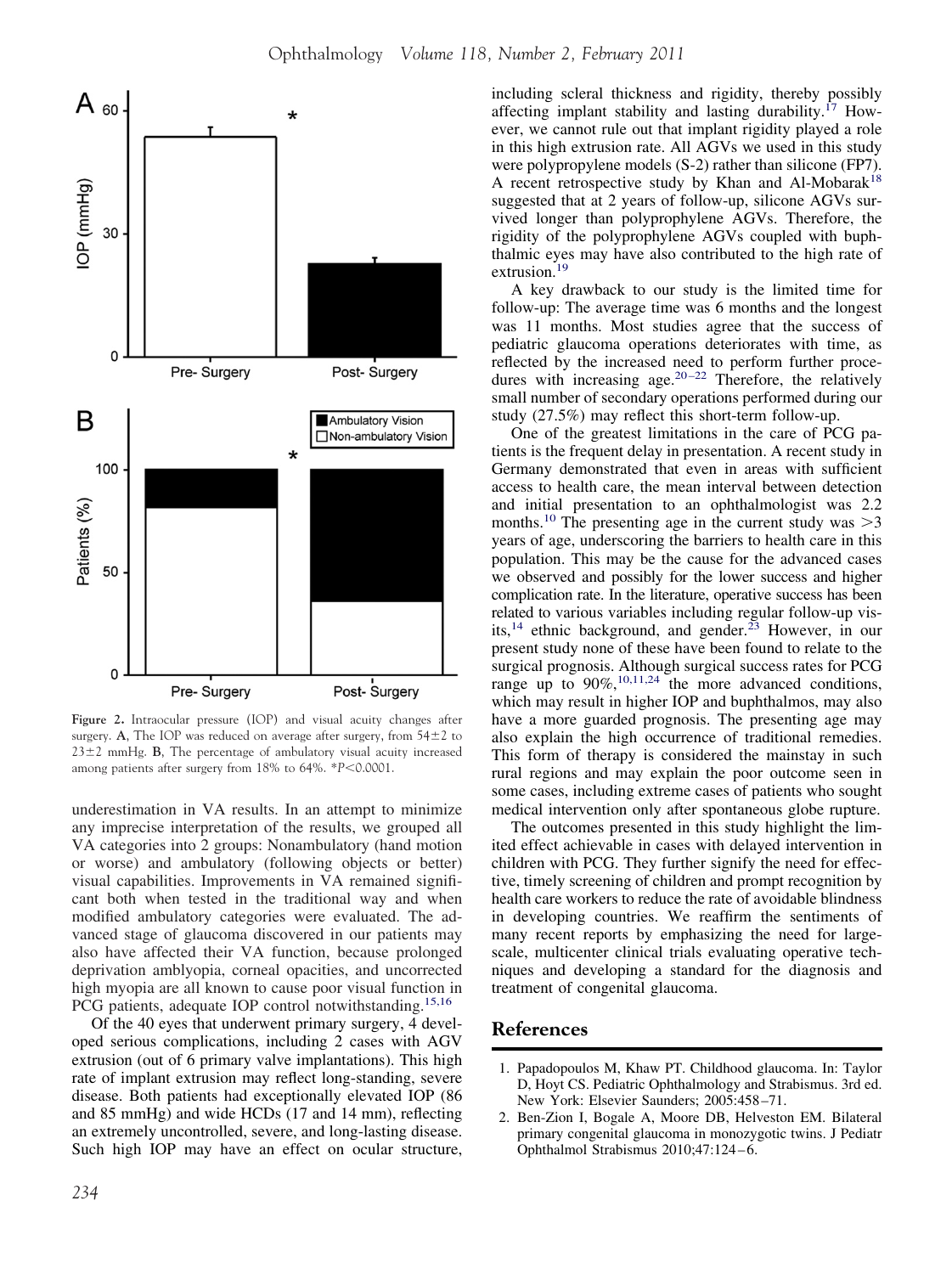- <span id="page-4-0"></span>3. Taylor RH, Ainsworth JR, Evans AR, Levin AV. The epidemiology of pediatric glaucoma: the Toronto experience. J AAPOS 1999;3:308 –15.
- 4. Papadopoulos M, Cable N, Rahi J, Khaw PT, BIG Eye Study Investigators. The British Infantile and Childhood Glaucoma (BIG) Eye Study. Invest Ophthalmol Vis Sci 2007;48:4100-6.
- 5. Walton DS. Primary congenital open-angle glaucoma. In: Chandler PA, Grant WM. Glaucoma. 2nd ed. Philadelphia: Lea & Febiger; 1979:329 – 43.
- 6. Grehn F. Congenital glaucoma surgery: a neglected field in ophthalmology? Br J Ophthalmol 2008;92:1–2.
- 7. Tanimoto SA, Brandt JD. Options in pediatric glaucoma after angle surgery has failed. Curr Opin Ophthalmol 2006;17: 132–7.
- 8. Gilbert CE, Canovas R, Kocksch de Canovas R, Foster A. Causes of blindness and severe visual impairment in children in Chile. Dev Med Child Neurol 1994;36:326 –33.
- 9. Gilbert CE, Rahi JS, Quinn GE. Visual impairment and blindness in children. In: Johnson GJ, Minassian DC, Weale RA, West SK. The Epidemiology of Eye Disease. 2nd ed. London: Arnold; 2003:260 – 86.
- 10. Alsheikheh A, Klink J, Klink T, et al. Long-term results of surgery in childhood glaucoma. Graefes Arch Clin Exp Ophthalmol 2007;245:195–203.
- 11. Beck AD, Freedman S, Kammer J, Jin J. Aqueous shunt devices compared with trabeculectomy with mitomycin-C for children in the first two years of life. Am J Ophthalmol 2003;136:994 –1000.
- 12. Dannheim R, Haas H. Visual acuity and intraocular pressure after surgery in congenital glaucoma [in German]. Klin Monbl Augenheilkd 1980;177:296 –303.
- 13. Gramer E, Tausch M, Kraemer C. Time of diagnosis, reoperations and long-term results of goniotomy in the treatment of

Available online: July 2, 2010. Manuscript no. 2009-1291. <sup>1</sup> Department of Ophthalmology, Bnei-Zion Medical center, Haifa, Israel. <sup>2</sup> University of Washington School of Medicine, Seattle, Washington.

# **Footnotes and Financial Disclosures**

Originally received: September 17, 2009. Final revision: February 22, 2010. Accepted: February 22, 2010.

<sup>3</sup> ORBIS International, New York, New York.

primary congenital glaucoma: a clinical study. Int Ophthalmol 1996;20:117–23.

- 14. Zhang X, Du S, Fan Q, et al. Long-term surgical outcomes of primary congenital glaucoma in China. Clinics (Sao Paulo) 2009;64:543–51.
- 15. Beck AD. Diagnosis and management of pediatric glaucoma. Ophthalmol Clin North Am 2001;14:501–12.
- 16. Robin AL, Quigley HA, Pollack IP, et al. An analysis of visual acuity, visual fields, and disk cupping in childhood glaucoma. Am J Ophthalmol 1979;88:847–58.
- 17. Asejczyk-Widlicka M, Pierscionek BK. The elasticity and rigidity of the outer coats of the eye. Br J Ophthalmol 2008; 92:1415– 8.
- 18. Khan AO, Al-Mobarak F. Comparison of polypropylene and silicone Ahmed valve survival 2 years following implantation in the first 2 years of life. Br J Ophthalmol  $2009;93:791-4$ .
- 19. Al-Mobarak F, Khan AO. Complications and 2-year valve survival following Ahmed valve implantation during the first 2 years of life. Br J Ophthalmol 2009;93:795– 8.
- 20. Morad Y, Donaldson CE, Kim YM, et al. The Ahmed drainage implant in the treatment of pediatric glaucoma. Am J Ophthalmol 2003;135:821–9.
- 21. Budenz DL, Gedde SJ, Brandt JD, et al. Baerveldt glaucoma implant in the management of refractory childhood glaucomas. Ophthalmology 2004;111:2204 –10.
- 22. Rolim de Moura C, Fraser-Bell S, Stout A, et al. Experience with the Baerveldt glaucoma implant in the management of pediatric glaucoma. Am J Ophthalmol 2005;139:847–54.
- 23. Ou Y, Yu F, Law SK, et al. Outcomes of Ahmed glaucoma valve implantation in children with primary congenital glaucoma. Arch Ophthalmol 2009;127:1436 – 41.
- 24. Ho CL, Walton DS. Primary congenital glaucoma: 2004 update. J Pediatr Ophthalmol Strabismus 2004;41:271-88.

#### Financial Disclosure(s):

The authors have no proprietary or commercial interest in any of the materials discussed in this article.

Supported by ORBIS international and Cyber-Sight project.

#### Correspondence:

Itay Ben-Zion, Department of Ophthalmology, Bnei-Zion Medical Center, Haifa, Israel. E-mail: [itaybenzion@gmail.com.](mailto:itaybenzion@gmail.com)